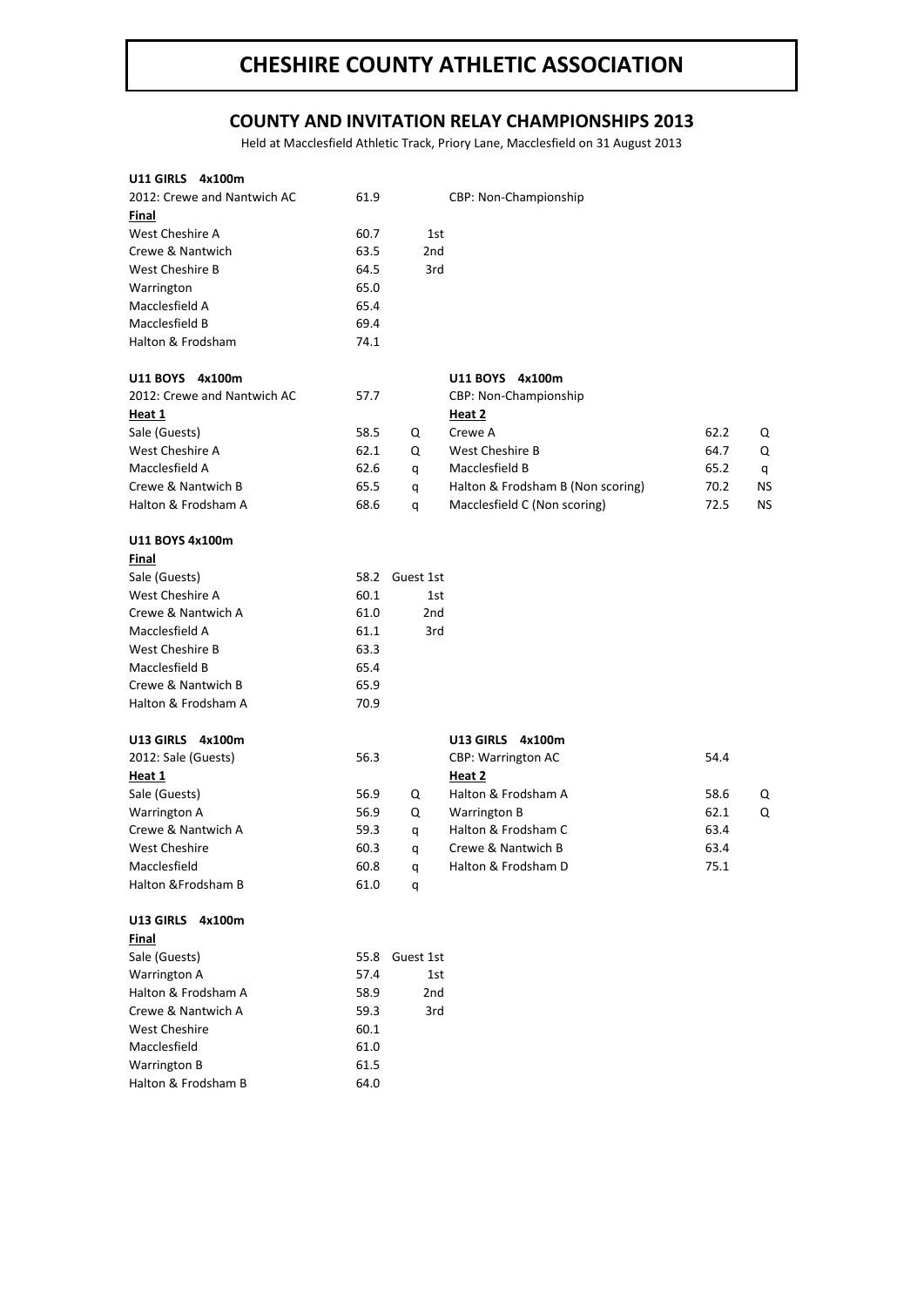| U13 BOYS 4x100m                      |         |                 |                                   |         |     |
|--------------------------------------|---------|-----------------|-----------------------------------|---------|-----|
| 2012: Crewe and Nantwich AC<br>Final | 53.2    |                 | <b>CBP: Warrington AC</b>         | 53.0    |     |
| Crewe & Nantwich A                   | 53.3    | 1st             |                                   |         |     |
| Sale (Guests)                        | 53.5    | Guests          |                                   |         |     |
| Halton & Frodsham A                  | 56.1    | 2 <sub>nd</sub> |                                   |         |     |
| Crewe & Nantwich B                   | 58.9    | 3rd             |                                   |         |     |
| West Cheshire                        | 61.1    |                 |                                   |         |     |
| Crewe & Nantwich C                   | 61.1    |                 |                                   |         |     |
| Macclesfield                         | 63.4    |                 |                                   |         |     |
| Halton & Frodsham B                  | 64.2    |                 |                                   |         |     |
| U15 GIRLS 4x100m                     |         |                 |                                   |         |     |
| 2012: Sale (Guests)                  | 51.9    |                 | <b>CBP: West Cheshire AC</b>      | 50.2    |     |
| Final                                |         |                 |                                   |         |     |
| Crewe & Nantwich                     | 52.9    | 1st             |                                   |         |     |
| <b>West Cheshire</b>                 | 52.9    |                 |                                   |         |     |
| Warrington                           | 55.8    |                 |                                   |         |     |
| Macclesfield                         | 58.1    |                 |                                   |         |     |
| Sale (Guests)                        | DQ      |                 |                                   |         |     |
| U15 BOYS 4x100m                      |         |                 |                                   |         |     |
| 2012: West Cheshire AC               | 46.4    |                 | <b>CBP: West Cheshire AC</b>      | 46.4    |     |
| Final                                |         |                 |                                   |         |     |
| Macclesfield                         | 50.8    | 1st             |                                   |         |     |
| Crewe & Nantwich                     | 51.5    |                 |                                   |         |     |
| U17 LADIES 4x100m                    |         |                 |                                   |         |     |
| 2012: Crewe and Nantwich AC          | 50.6    |                 | <b>CBP: Crewe and Nantwich AC</b> | 50.0    |     |
| Final                                |         |                 |                                   |         |     |
| Sale (Guests)                        |         | 50.7 Guest 1st  |                                   |         |     |
| Warrington                           | 53.1    | 1st             |                                   |         |     |
| Crewe & Nantwich                     | 53.4    |                 |                                   |         |     |
| U17 MEN 4x100m                       |         |                 |                                   |         |     |
| 2012: Crewe and Nantwich AC          | 45.4    |                 | <b>CBP: Crewe and Nantwich AC</b> | 44.8    |     |
| Final                                |         |                 |                                   |         |     |
| Crewe & Nantwich                     | 49.7    | 1st             |                                   |         |     |
| SENIOR LADIES 4x100m                 |         |                 |                                   |         |     |
| 2012: West Cheshire AC               | 51.2    |                 | <b>CBP: West Cheshire AC</b>      | 49.3    |     |
| Final                                |         |                 |                                   |         |     |
| Crewe & Nantwich                     | 51.2    | 1st             |                                   |         |     |
| <b>West Cheshire</b>                 | 52.8    |                 |                                   |         |     |
| Macclesfield                         | 70.1    |                 |                                   |         |     |
| SENIOR MEN 4x100m                    |         |                 |                                   |         |     |
| 2012: Crewe and Nantwich AC          | 47.3    |                 | CBP: Crewe and Nantwich AC        | 43.0    |     |
| Final                                |         |                 |                                   |         |     |
| No competitors                       |         |                 |                                   |         |     |
| U17 LADIES 3x800m                    |         |                 | U17 MEN 3x800m                    |         |     |
| 2012: Vale Royal                     | 07:17.1 |                 | 2012: Vale Royal                  | 06:18.9 |     |
| CBP: Vale Royal                      | 06:57.5 |                 | CBP: Warrington AC                | 06:09.5 |     |
| Final                                |         |                 | Final                             |         |     |
| Warrington                           | 07:40.8 |                 | 1st Warrington<br>2 runners only  |         |     |
| SENIOR LADIES 3x800m                 |         |                 | SENIOR MEN 3x800m                 |         |     |
| 2012: Vale Royal                     | 07:34.5 |                 | 2012: Vale Royal                  | 06:12.7 |     |
| CBP: Vale Royal                      | 06:42.2 |                 | CBP: Vale Royal                   | 05:57.0 |     |
| Final                                |         |                 | Final                             |         |     |
| Macclesfield A                       | 07:40.6 |                 | 1st Macclesfield A                | 06:37.8 | 1st |
| Macclesfield B                       | 09:03.6 |                 | Macclesfield B                    | 07:00.3 |     |
|                                      |         |                 |                                   |         |     |